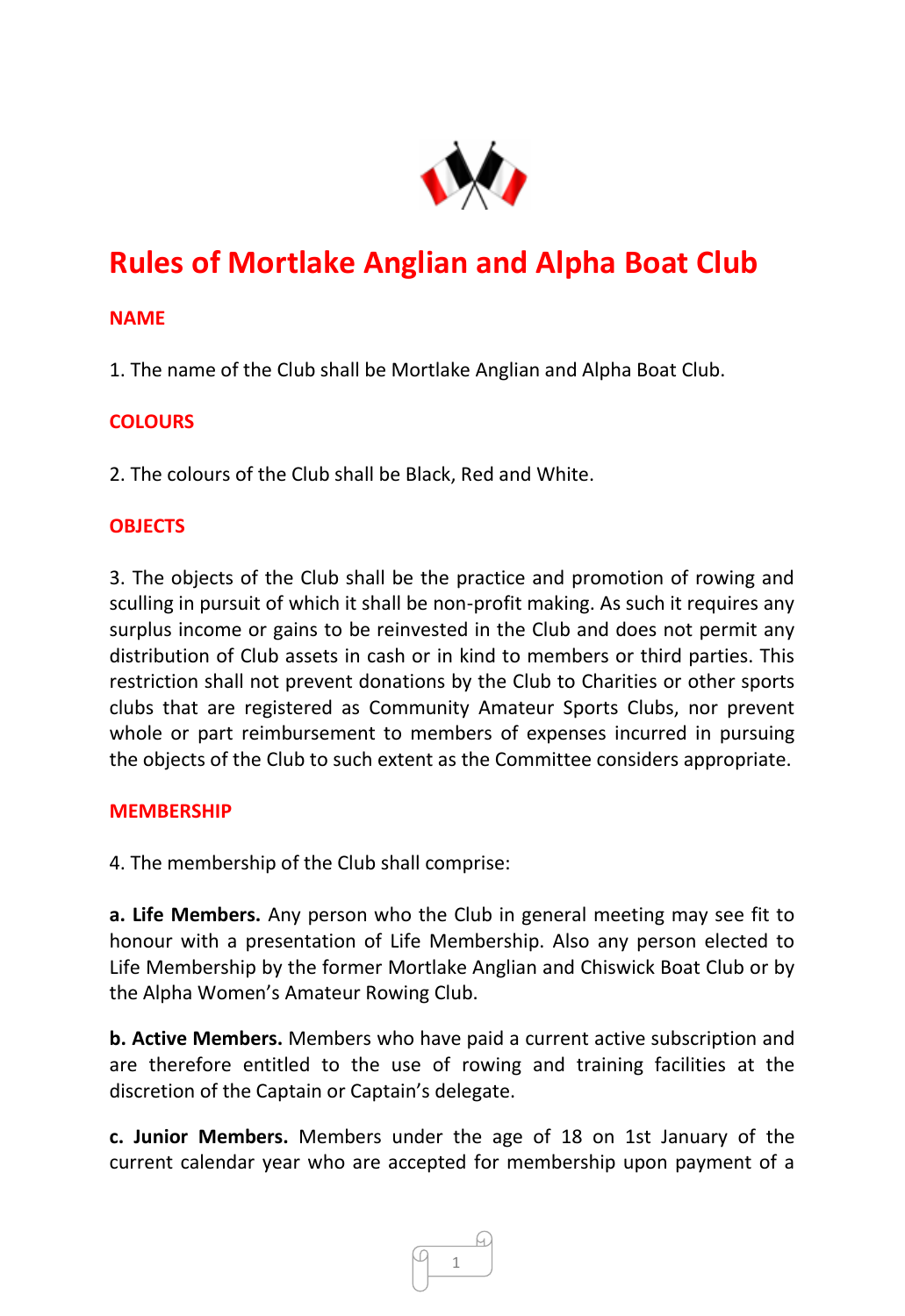reduced subscription as determined by the Committee. Conditions for membership shall otherwise be the same as for Active Members.

# **SUBSCRIPTIONS**

5. The Presidents, Vice-Presidents and Life Members shall not be liable for an annual subscription except those Vice-Presidents who continue to row or scull shall pay the equivalent of the Active Members subscription. If a prospective member is under the age of 23 and in receipt of full time education (excluding normal vacation periods) on 1st January in the year in which they apply for membership they shall be entitled to a reduced subscription, as determined by the Committee. If a prospective member is over the age of 23 and in full time education on 1st January in the year in which they apply for membership the Committee may exercise its discretion to reduce their subscription. All such reductions shall be reviewed annually. All other members shall pay annually such subscriptions as are determined for the following year at the Annual General Meeting.

6. (i) Subscription fees shall be payable on election to membership and on 1st January in each subsequent year.

(ii) Where an applicant is accepted for membership after 1st February, the first year's subscription fees will be reduced in accordance with the rate displayed on the MAABC website. The start date to be used when calculating those fees will be the first full month of temporary membership.

(iii) The full subscription fee is payable on each renewal of membership.

(iv) Subject to Rule 6 (v) below, any member who ceases to row for any reason for any part (or parts) of the subscription year will not be eligible for a reduction or refund.

(v) Any member whose membership has lapsed through non-renewal but who applies to renew their membership before the end of July of the calendar year in which it has lapsed shall be liable to pay a full year's subscription fee for that calendar year.

7. Any member whose subscription has not been paid within 2 months of the due date shall be deemed to have resigned membership unless the Committee determines otherwise.

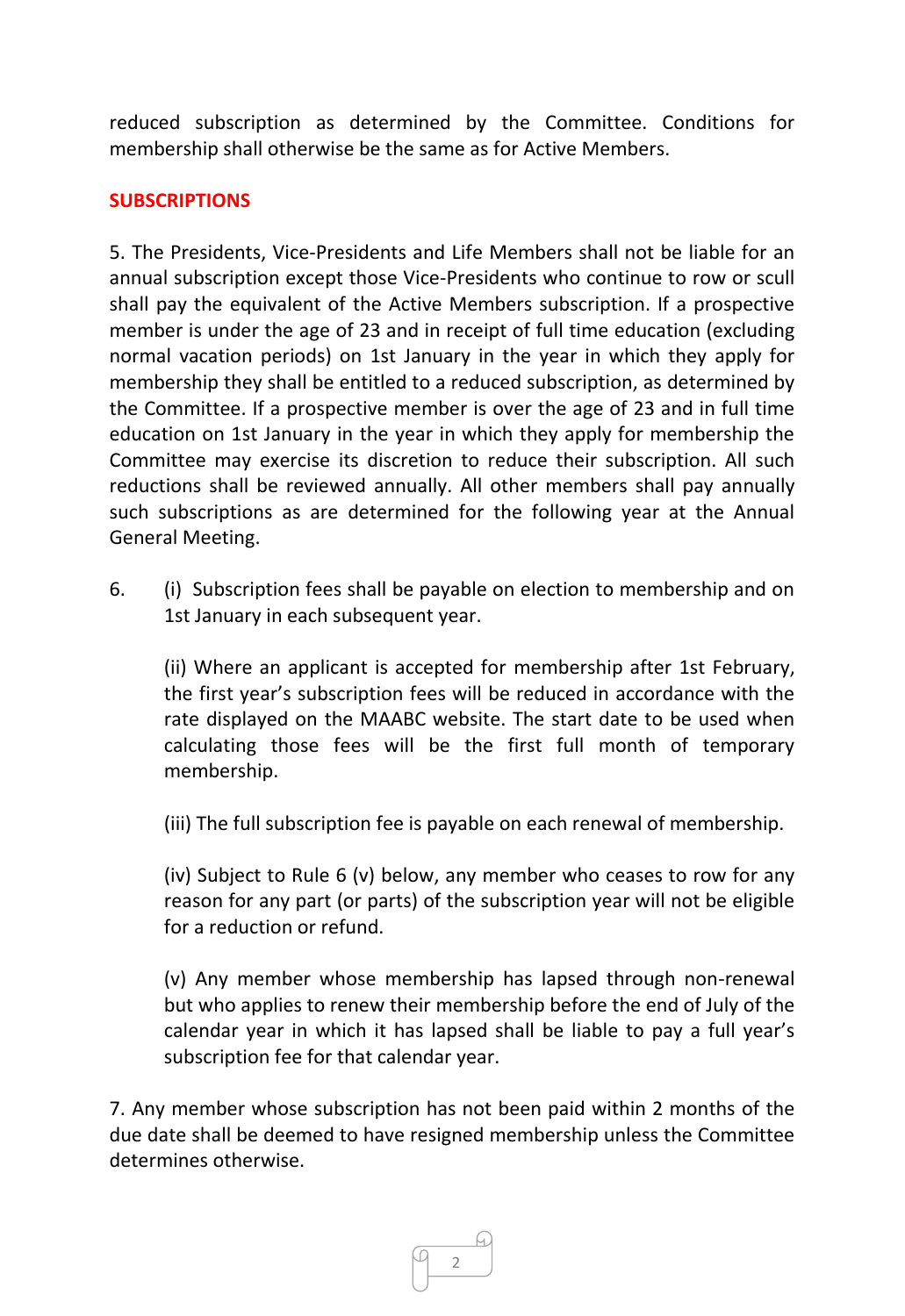#### **ELECTION TO MEMBERSHIP**

8. Every applicant for membership shall apply in the form of application prescribed by the Committee. Every applicant for rowing membership shall also declare whether they have the ability to swim at least 100 metres. An applicant for election shall be elected to membership provided not more than two members of the Committee present when the application is considered, vote against, and in which case the applicant may appeal, and only provided that two-thirds of the members present and entitled to vote at an Annual General Meeting or Special General Meeting called for the purpose, concur with refusing the application, and on non-discriminatory grounds, may that refusal of the application be sanctioned. The applicant shall be sent notice of the meeting by Recorded Delivery and shall be entitled to address the meeting. $1$ 

### **COPIES OF THESE RULES**

9. The Secretary shall supply a copy of these Rules and any amendments thereto to any member on demand or as soon as possible thereafter.

### **SUSPENSION OF MEMBERSHIP**

10. If in the opinion of the Committee the interests of the Club so require a member may be suspended from membership for up to 60 days after being afforded an opportunity of addressing the Committee at such time as it determines.

#### **TERMINATION OF MEMBERSHIP**

11. Membership may cease as provided in Rule 7 and Rule 12 or upon the member giving the Secretary written notice of resignation. A member shall not be entitled to any refund of subscription already paid.

12. A member shall be expelled from the Club if two-thirds of the members present and entitled to vote at an Annual General Meeting or Special General Meeting called for the purpose so decide. The member shall be sent notice of the meeting by Recorded Delivery and shall be entitled to address the meeting.

#### **OFFICERS AND COMMITTEE**

**.** 

<sup>&</sup>lt;sup>1</sup> Rule 8 amended following a Special General Meeting held on 13<sup>th</sup> February 2016 with the effect of removing the need for applicants for membership to be proposed and seconded by existing club members, and to introduce a form of appeal in the event of rejection of the application at committee level.

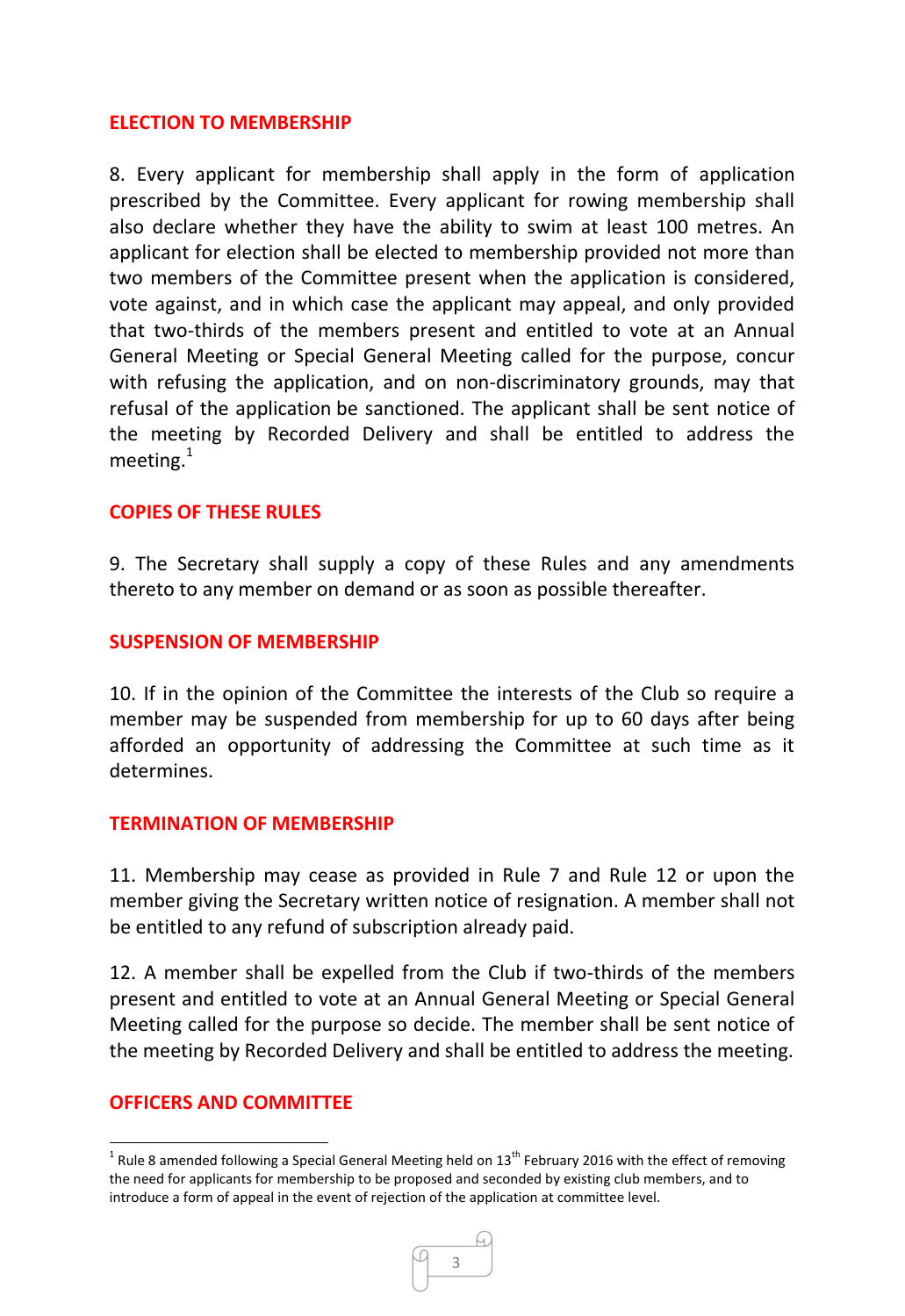13. The officers of the Club shall consist of one or two Presidents; a Captain; not more than three Vice-Captains; a Secretary; a Treasurer; an Assistant Treasurer. All Vice-Presidents shall be entitled to serve on the Committee provided that those wishing to do so shall inform the Secretary accordingly in writing within one month of their election or re-election.

14. The Committee<sup>2</sup> shall consist of the officers of the Club and four separately elected members, one of whom will have particular responsibility for Building and Premises issues and another to have responsibility for Bar and Events Management. The Committee shall meet as often as it deems necessary and take whatever decisions it considers appropriate for the good management of the Club. Five members shall form a quorum. On an equality of voting the member occupying the Chair shall have a second or casting vote.

15. Any officer or elected Committee member may be removed from office by a resolution passed by two-thirds of the members present at a Special General Meeting called for that purpose which may then proceed to fill the resultant vacancy.

16. The Committee shall have the power to fill any vacant office until the next Annual General Meeting.

# **TRUSTEES**

17. i. The Trustees must be appointed by the Committee, to hold office until death or resignation unless removed from office by a resolution of the Committee.

ii. The number of Trustees must be not more than four nor fewer than two.

iii. The property of the Club must be vested in the Trustees except for cash which must be under the control of the Treasurer.

iv. The Trustees must deal with the property of the Club as directed by resolution of the Committee and an entry in the Minute Books is conclusive evidence of a resolution.

v. The trustees may be indemnified against risk and expense out of the Club property.

 $\overline{a}$  $2$  In 2015 a SGM agreed to abolish the office of Assistant Secretary entirely and reduce the number of Assistant Treasurers from two to one.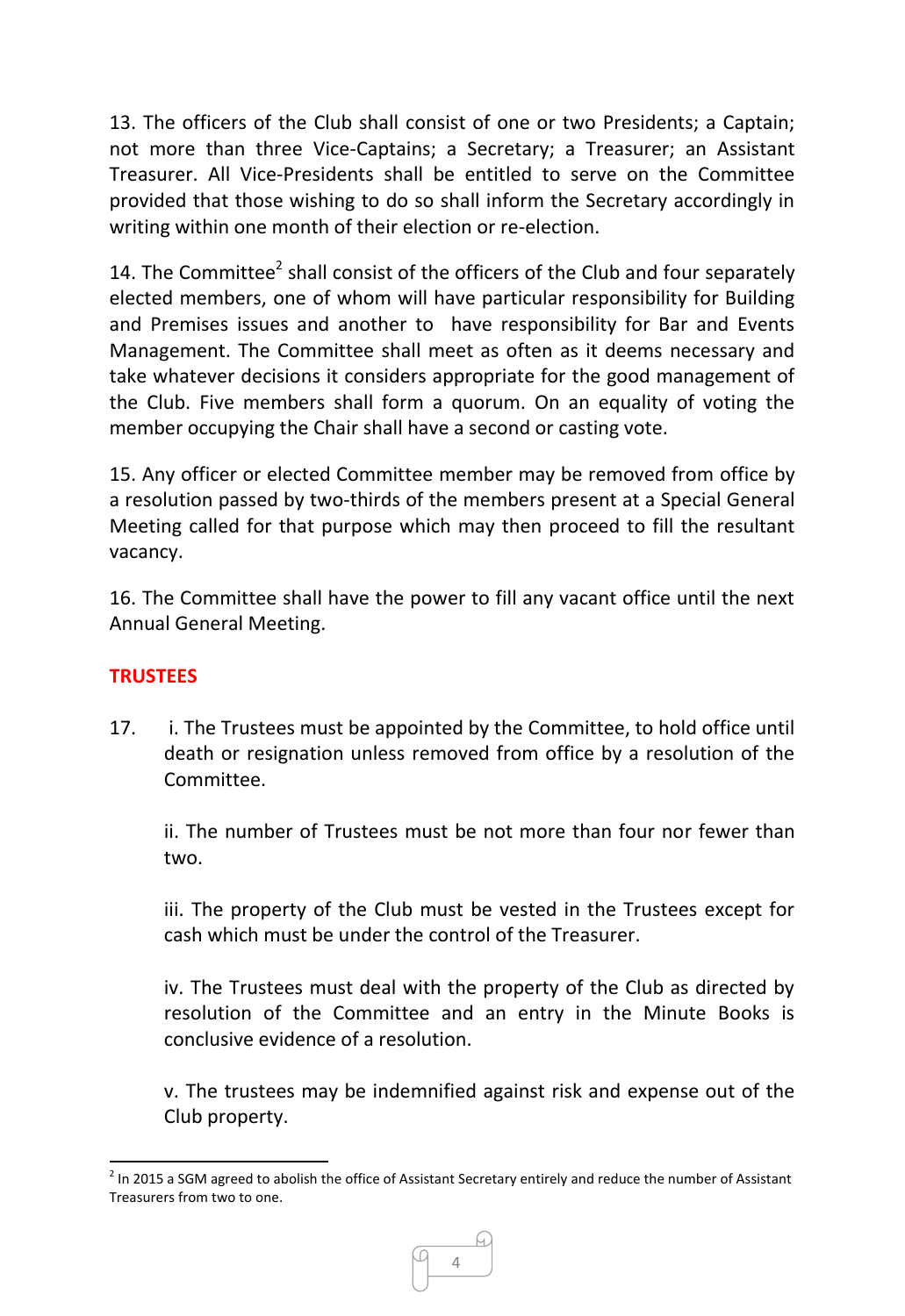# **BORROWING POWERS**

18. If at any time the Club in General Meeting passes a resolution authorising the Committee to borrow money:

(i) the Committee may borrow for the purposes of the Club the amount of money (either at one time or from time to time) and at the rate of interest, in the form and manner and upon the security specified in the resolution; and

(ii) the Trustees must at the direction of the Committee make any disposition of the Club property or any part of it and enter into any agreement in relation to the Club property as the Committee thinks proper to give security for the loan and interest.

(iii) every member of the Club, whether he or she votes on a resolution authorising borrowing or not, and every one becoming a member of the Club after the passing of such a resolution, is deemed to have assented to the resolution as if he or she had voted in favour of it.

19. Where the Committee recognises a need to raise a capital sum for a particular purpose it shall have the power to waive or vary the subscription due from any member, over such a period as it considers necessary, always provided that it is satisfied that such arrangement is in the financial interest of the Club.

#### **GENERAL MEETINGS**

**.** 

20. A General Meeting shall be held in <sup>3</sup>July or August of each year at which the Captain and Vice Captains shall be elected - to take office following a General Meeting which shall be held in October or November of each year at which all other officers and Committee members and one or more scrutineers shall be elected. An income and expenditure account and balance sheet made up to the preceding 31st December shall be presented and subscription rates for the following year decided. The agenda may include other business of which the Secretary has received due notice, the Secretary shall include such matters in the notice calling the meeting. The Secretary shall cause a notice of any General Meeting to be displayed on the Club notice board at least 21 days before the meeting specifying the business to be conducted.

 $3$  A SGM held in 2015 agreed to change the time of the Captaincy election to July or August each year, with the incumbent Captaincy to remain in office until the AGM in October or November, when the new Captaincy will come into office.

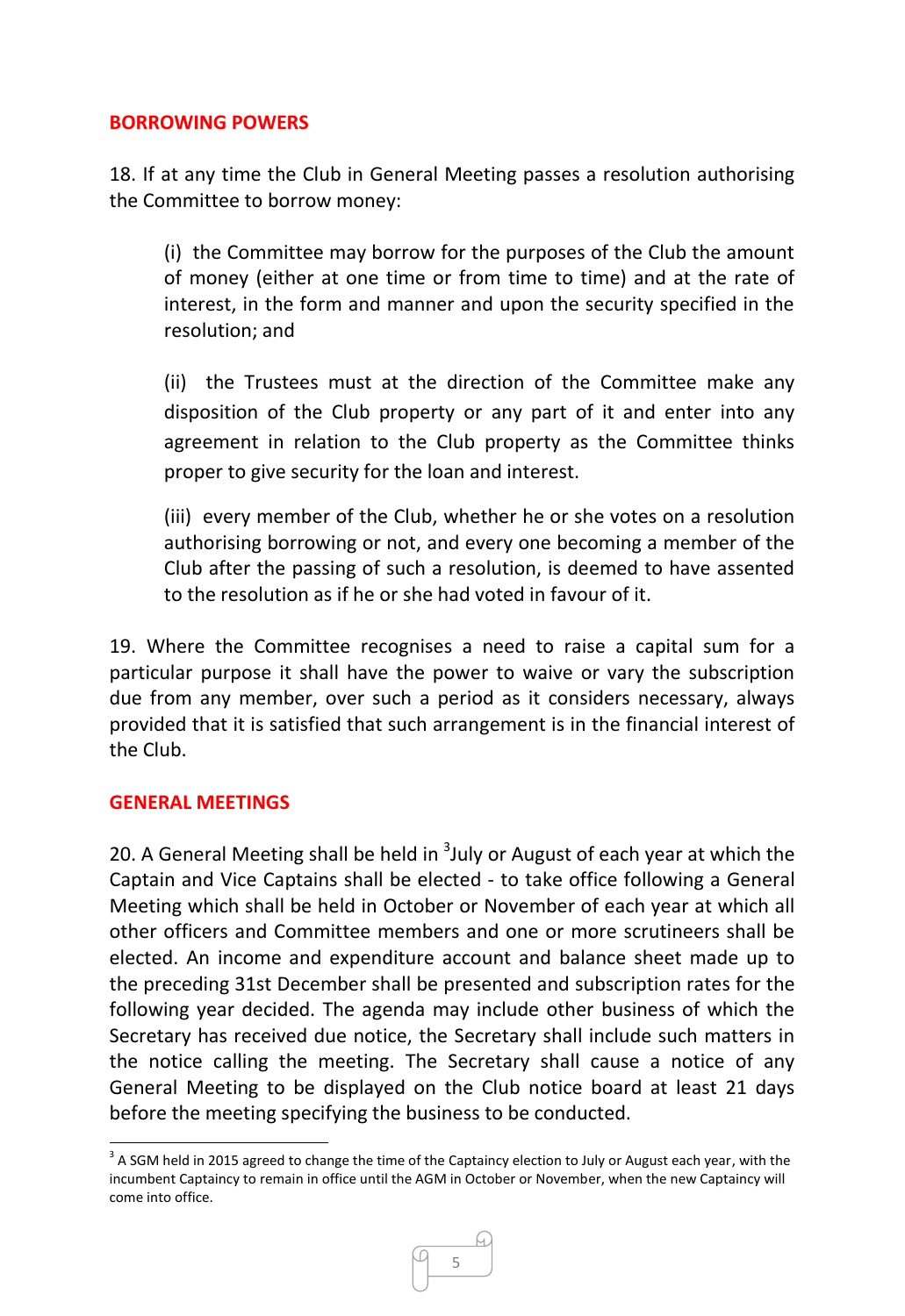21. General Meetings shall be chaired by one of the Presidents or, in their absence, the longest serving Vice-President or officer. The member occupying the Chair shall have a second or casting vote in the event of an equality of votes. Nine members shall constitute a quorum.

22. A list of all members proposed for election as officers and members of the Committee shall be posted in the Clubhouse at least six days before the Annual General Meeting. The list shall state the office for which they are proposed, the names of the Proposers and Seconders and the signatures of the nominees signifying their willingness to stand for election. Nominees for President or Vice-President shall not be required to sign the list but the Secretary shall be satisfied of their willingness to be elected. Subject to the consent of two-thirds of the members present it shall be open to a meeting to accept a nomination made at the meeting. Only full members are entitled to vote on the election of Committee members and other officers of the Club.

23. The Secretary shall convene a Special General Meeting at any time when directed by the Committee or within 21 days of receiving a request signed by at least ten members of the Club.

# **DUTIES OF MEMBERS**

24. Unless otherwise stated in these Rules the duties of officers shall be those assigned to them by the Committee.

25. The Captain shall have power to decide all matters appertaining to the use of rowing equipment, training, the selection of crews and regatta entries. No Club boats may be used without the permission of the Captain or other person authorised by the Captain to act instead.

26. The Secretary shall maintain a register of members which shall be available for inspection at the Clubhouse.

27. Other than provided in Rule 28 the Treasurer shall receive all monies due to the Club and make such payments on its behalf as may be authorised by the Committee.

28. The Committee may appoint a Bar Sub-Committee and delegate thereto such functions and responsibilities as is considered appropriate for the day-today running of the Bar. The Bar Sub-Committee shall appoint, from its number, a Chairman who shall report to the Committee, as it requires.

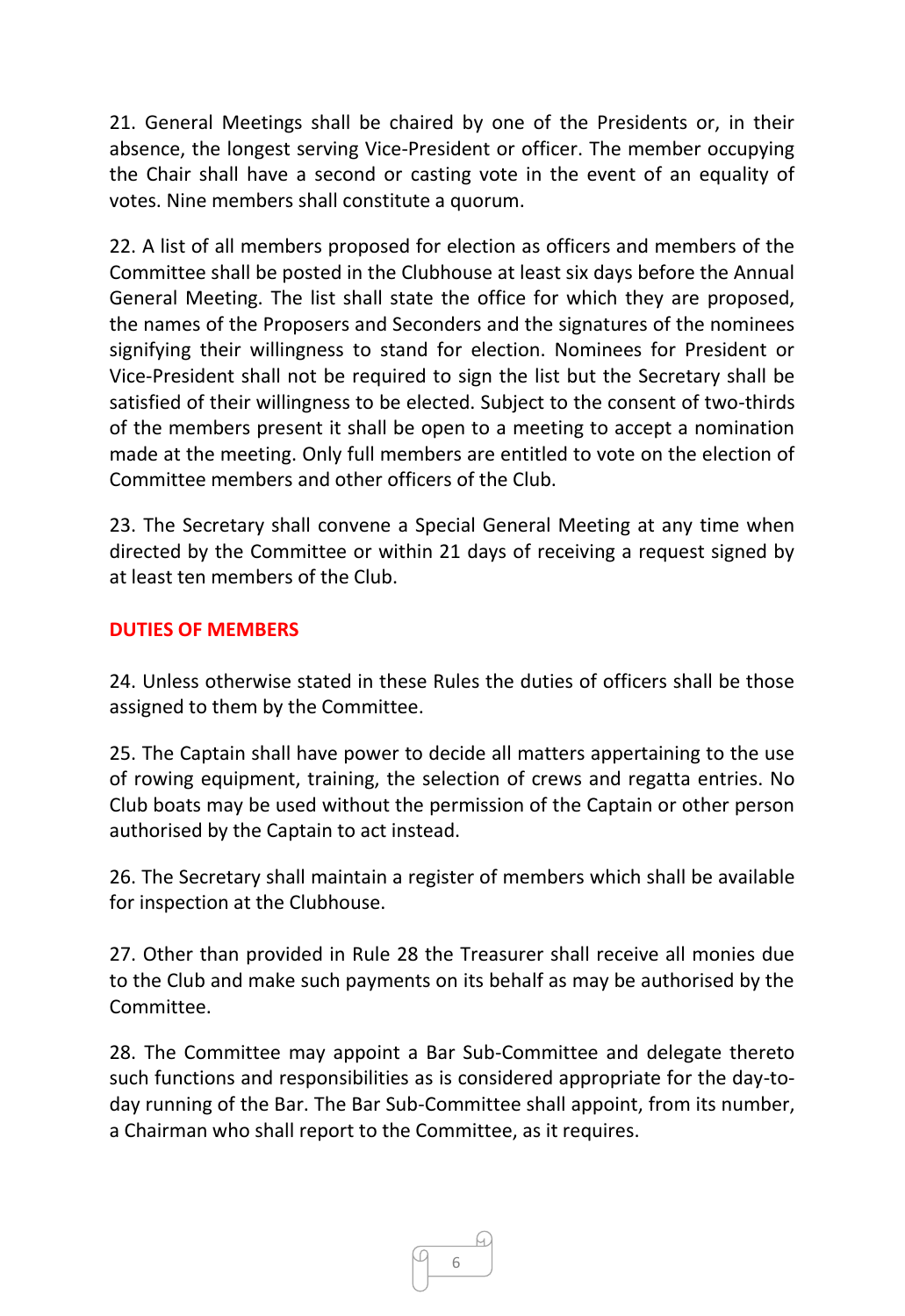## **DUTIES OF ACCOUNTS SCRUTINEERS**

29. One or two Account Scrutineers shall be appointed at a general meeting or, failing which, by the Committee, to examine the Club's financial records annually and report to members the result of such examination.

#### **DAMAGE TO PROPERTY**

30. Any damage to or loss of Club property or damage to any other property as a result of which the Club might be involved shall immediately be reported in writing to the Secretary, Captain or Water Safety Adviser. The Committee shall decide what proportion of the costs, if any, shall be borne by the member or members responsible who shall, failing payment of such costs, be liable to suspension by the Committee.

### **LOSS OR INJURY**

31. All members and any other person using the Club premises or equipment do so at their own risk and no liability attaches to the Club for loss or injury sustained.

## **ALTERATION OF RULES**

32. No rule may be made, altered or rescinded except at a special general meeting called for that purpose of which 21 days notice has been given and at which not less than three quarters of those present and voting support each rule change.

#### **LIEN**

33. The Committee shall have a lien upon all or any private boats or other property of any member for any money due to the Club from such member and shall have the right to enforce such lien by sale or otherwise.

#### **WINDING UP**

34. The Club may be wound up by a Special General Meeting at which three quarters of the members' present and voting pass a resolution to that effect and also at a further General Meeting called within 28 days of the first and confirm the resolution by a like majority.

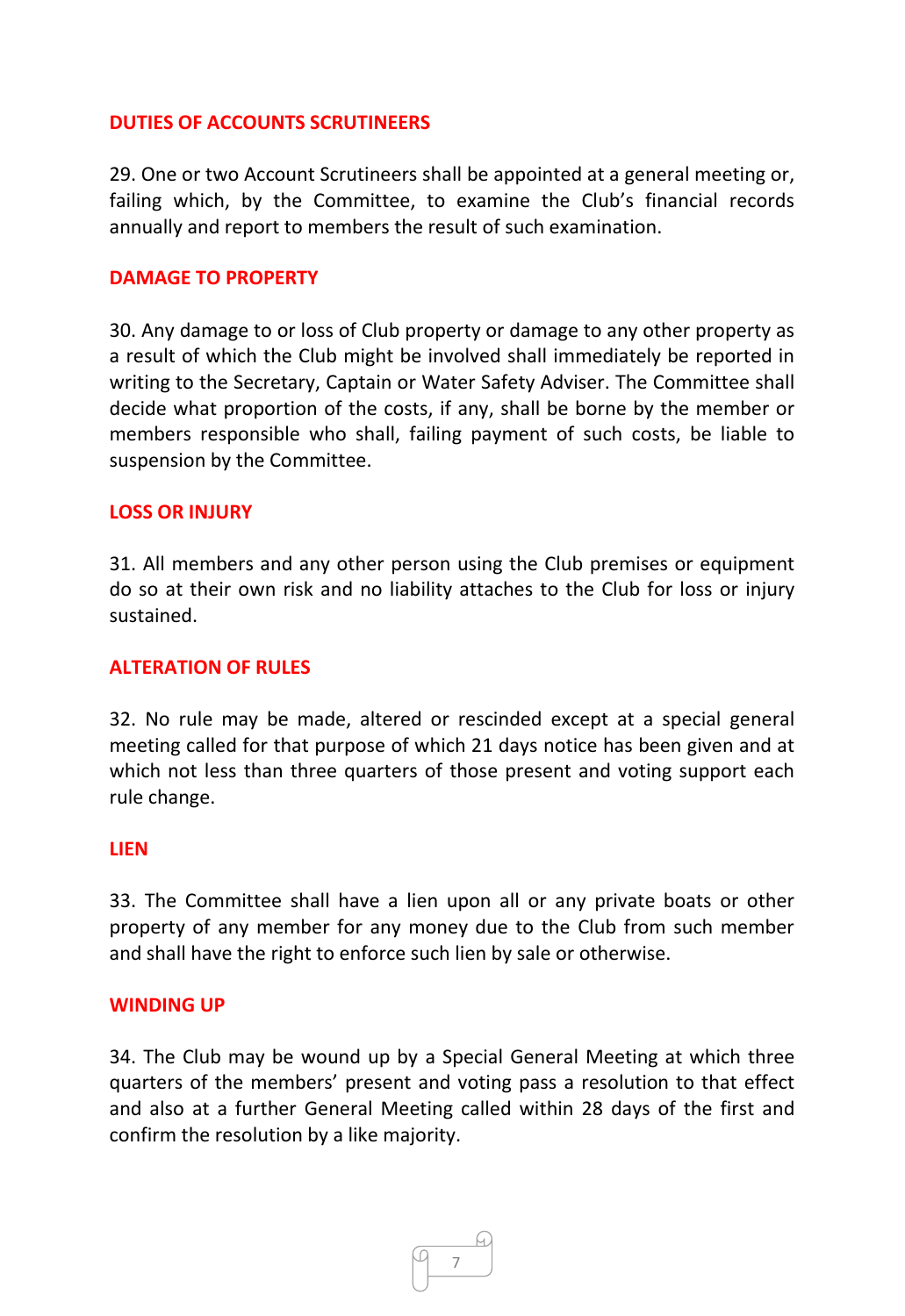The resolutions shall specify that:

a. the Committee will be responsible for the orderly winding up of the Club's affairs, and

b. after all liabilities have been met the Committee shall dispose of the remaining assets to one of the following:-

i. to another Club with similar sports purposes which is a registered charity, or

ii. to another Club with similar purposes which is registered as a Community Amateur Sports Club, or

iii. to the Club's national governing body for use by it for related community sports.

# **REFRESHMENT BAR**

35. The overall management of the Refreshment Bar shall be vested in the Committee of the Club (as defined in Rule 28).

# **EQUAL OPPORTUNITIES POLICY**

36. The Club will ensure that the talents and resources of all members are utilised to the full and that no member receives less favourable treatment on the grounds of gender, disability, marital status, creed, social class, ethnicity, age or sexual orientation or is disadvantaged by conditions or requirements which cannot be shown to be relevant to performance.

# **CHILD PROTECTION PROCEDURES**

37. The Club accepts the policy and procedures relating the Child Protection as set out by British Rowing, and requires all members to accept them as a condition of membership.

# **SAFETY**

38. The Committee shall appoint a member to act as Safety Advisor whose duty it will be to understand the requirements of the British Rowing Code of Practice for Water Safety and advise on their prominent display, their observation and their implementation at all times.

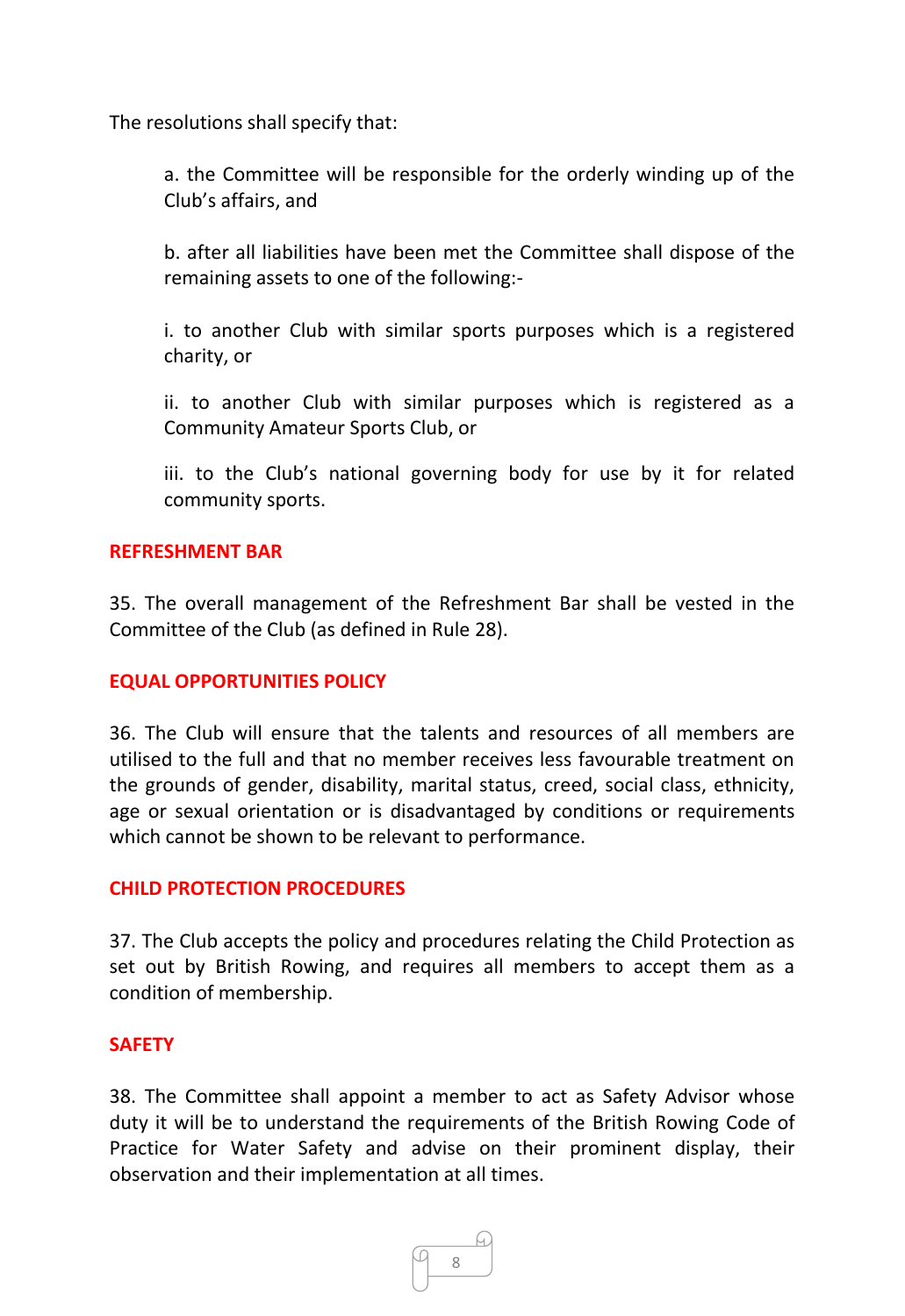# **DECLARATION**

39. Each member upon joining shall sign the following declaration:

Name ………………………………………………………..

Upon acceptance into membership of the Mortlake Anglian and Alpha Boat Club I understand that rowing is undertaken at my own risk, I confirm that I do not suffer from any disability or medical condition which may render me unfit for strenuous exercise\*

I also confirm that I am able to swim a minimum of 100 metres.

Signed……………………………………………………….. Parent/Guardian (if under 18)………………………………………………….

\* Should a medical condition exist, this will not necessarily preclude you from membership/participation, but it must be declared. Should you be in any doubt, advice should be sought from your family doctor.

# **BYELAWS**

40. The Committee may from time to time alter or rescind the following byelaws regulating the use of the Club house, Club refreshment bar and Club property provided that such bye-laws are not inconsistent with these rules or the provisions of the Licensing Act 1964 or any amendments thereof.

# **BYE-LAWS**

# **SWIMMING ABILITY**

40 (a) Members who are unable to swim shall be debarred from using any boat in the Club except whilst wearing a life jacket.

# **VISITORS**

40 (b) Any Member introducing a Visitor into the Club shall be responsible for any damage or expenses incurred by the Visitor. No Member shall introduce into the Club a person who has been black balled or expelled from the Club.

9